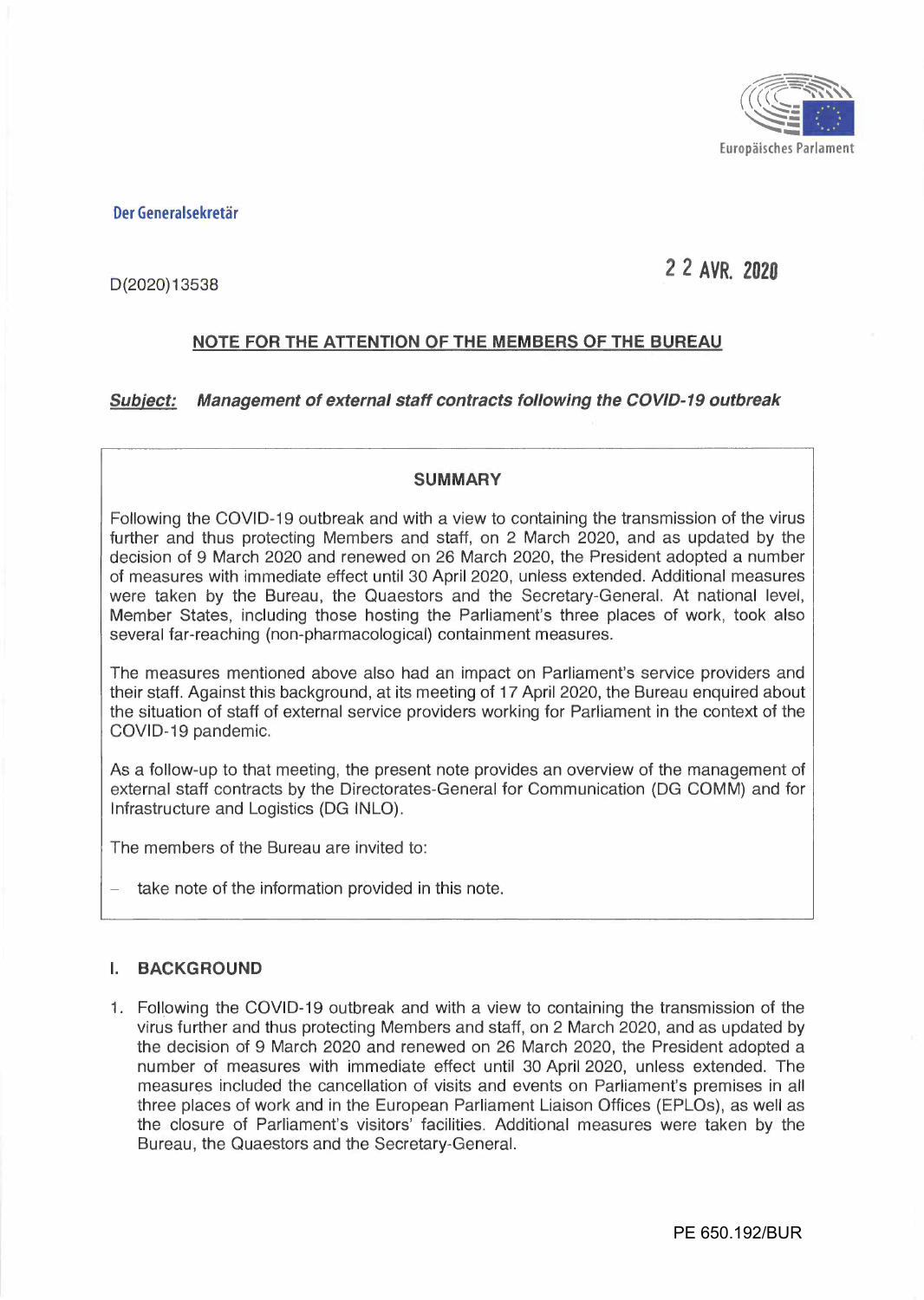- 2. At national level, Member States, including those hosting the Parliament's three places of work 1 , took also several far-reaching (non-pharmacological) containment measures.
- 3. The measures mentioned above also had an impact on Parliament's service providers and their staff.
- 4. Against this background, at its meeting of 17 April 2020, the Bureau enquired about the situation of staff of external service providers working for Parliament in the context of the COVID-19 pandemic. As a follow-up to that meeting, the present note provides an overview of the management of external staff contracts by the Directorates-General for Communication (DG COMM) and for Infrastructure and Logistics (DG INLO).
- 5. lt should be recalled that employment contracts with external staff are governed by national law in the three places of work or, where applicable, of other Member States. **Consequently, these contracts generally benefit from a solid social protection under labour law and collective agreements.**
- 6. When assessing the status of external contracts in light of the COVID-19 pandemic and the aforementioned national containment measures, Parliament's services took into consideration the duty of care of the institution towards the staff working on the premises of the institution as well as the financial risk for Parliament in accordance with the principle of sound financial management.
- 7. The competent authorising officers by delegation inside the services are in charge of the corresponding contract management. ln accordance with Article 74(1) of the Financial Regulation<sup>2</sup>, the authorising officer is responsible for implementing expenditure in accordance with the principle of sound financial management. ln the light of the Staff Regulations, the authorising officer might be held personally liable of the institution's losses in case of serious misconduct.
- 8. lt follows that the competent authorising officers by delegation have the obligation to assess with great care the clauses of contracts that may be affected by COVID-19-related restrictions, including as to the possibility of limiting losses for the institution. They are not subject to hierarchical instructions in this respect. Guidance for authorising officers is provided in Parliament through the inter-DG network of the Public Procurement Forum, and tailor-made advice may additionally be provided by experts in the competent services.

## **li. MANAGEMENT OF EXTERNAL STAFF CONTRACTS BY THE DIRECTORATE-GENERAL FOR COMMUNICATION (DG COMM)**

9. The Directorate-General for Communication (DG COMM) manages several contracts for the provision of external staff services in the visitors' facilities in Brussels, Strasbourg and other cities in the Member States (Tallinn, Berlin - that contract is also used by the European Commission). ln yet other cities in the Member States, DG COMM procures floor staff services on the basis of contracts managed by the European Commission (Ljubljana, Copenhagen, Helsinki).

<sup>&</sup>lt;sup>1</sup> See the ordinance of the French Ministry of Solidarities and Health of 14 March 2020, as supplemented by ordinance of 21 March 2020, on various measures relative to the fight against the spread of the virus Covid-19, Luxembourg's Grand-Ducal Regulation of 18 March 2020 on introduction of a series of measures in the framework of the fight against Covid-19, and the Belgian ministerial ordinance of 18 March 2020 on urgent measures for the limitation of the spread of coronavirus COVID-19.

<sup>&</sup>lt;sup>2</sup> Regulation (EU, Euratom) 2018/1046 of the European Parliament and of the Council of 18 July 2018 on the financial rules applicable to the general budget of the Union, OJ L 193, 30 July 2018, p. 1.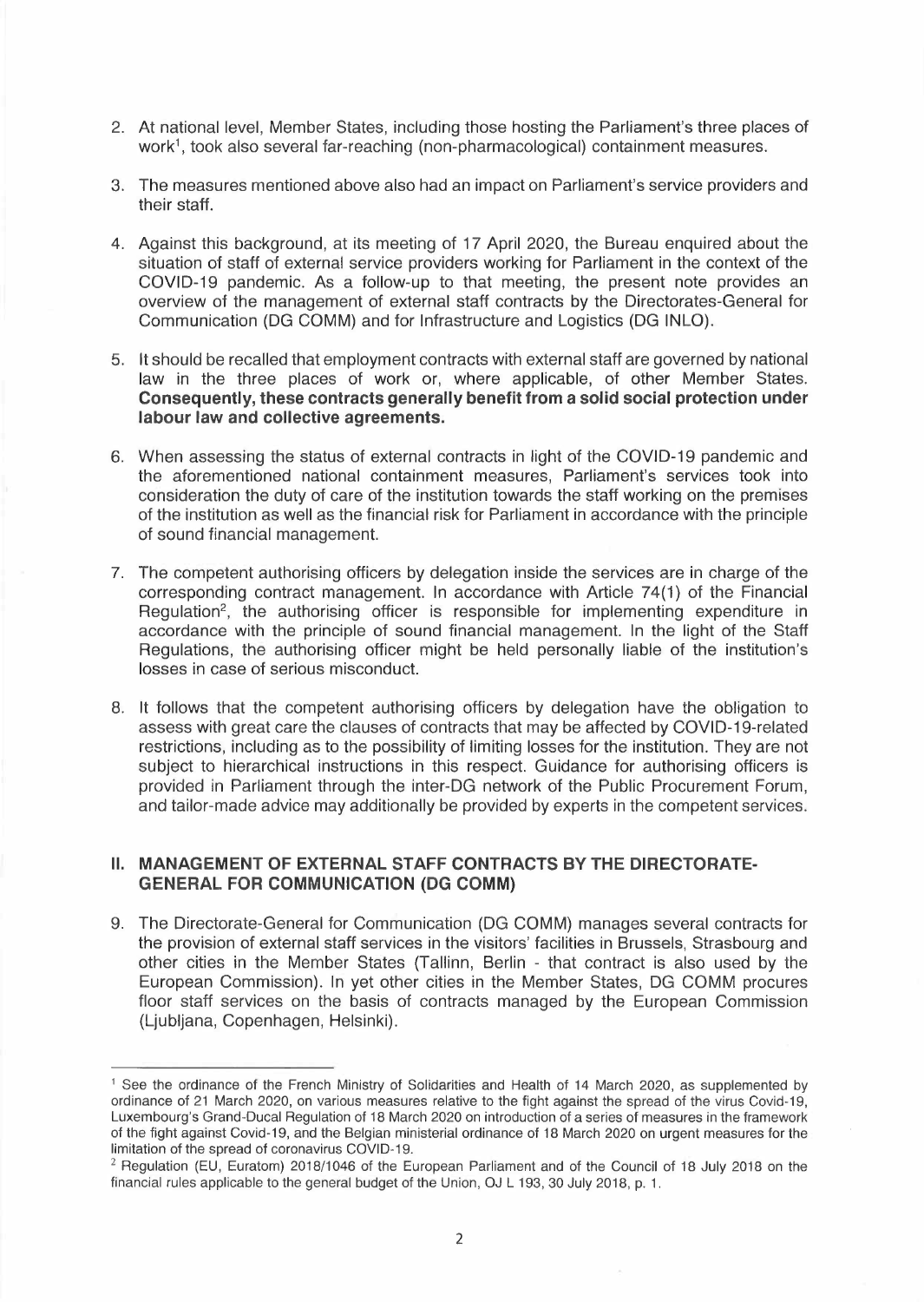- 1 O. External staff contracts managed by DG COMM typically include a number of services, such as welcome and information to visitors; presentations to school groups and others; managing reservation requests; answering citizens' inquiries; communication tasks around the visitors offer; supervisory, counselling and facilitation services in the respective visitors' facilities; logistic and manual services; technical assistance services and miscellaneous other services corresponding to *ad hoc* operational needs of the visitors' facilities covered.
- 11. Bearing in mind the duty of care and applicable provisions, DG COMM decided to suspend in whole or in part the external staff contracts in Brussels and in the Member States. *Force majeure* was invoked, following guidance from Parliament's central financial services, to suspend such contracts as of the dates Member States have declared a state of emergency in which the presence at work is generally to be reduced to a minimum and non-essential meetings are to be avoided. This provision applies under the condition that Parliament is able to prove that the execution of the contractual obligations has become impossible.
- 12. The suspension or termination of a contract gives rise to the payment of the costs incurred by the contractor until the suspension/termination. These correspond to the real costs. Payment of unavoidable costs during the period of suspension may also be negotiated with the contractor. A claim for payment of compensation, referring to the reparation of the losses that a contractor may suffer due to non-performance of a contract, is not admissible in cases of *force majeure.*
- 13. Examples of management of external contracts by DG COMM include the following:
	- i. Floor staff contract for the visitors' facilities in Brussels The performance of the contract was suspended as of the date of closure of the visitors' facilities. DG COMM and the contractor agreed on the financial aspects of the suspension in application of the *force majeure* principle. ln addition, DG COMM asked the contractor to check the situation of floor staff, in particular the most vulnerable categories, with a view to ensuring that all staff would be entitled **to receive a temporary unemployment allowance during the suspension period.**
	- ii. Floor staff contract for the visitor's facilities in Strasbourg An agreement was found with the contractor to continue the contract to a minimum level of services from 9 to 26 March 2020 and to suspend the implementation of the contract as of 27 March 2020. The contractor has informed DG COMM that the 18 external staff members **would be entitled to temporary unemployment benefits.**
	- iii. Floor staff contracts in the Europa-Experience centres in the Member States (Berlin, Copenhagen, Ljubljana, Tallinn, Helsinki) - DG COMM has assessed each situation on a case-by-case basis under the prevailing circumstances, in coordination with the European Commission representations involved in the running of the Europa Experience centres. Accordingly, DG COMM entered into discussions with the contractors in order to determine the level of services, as defined in the contracts, that could be maintained on-site or remotely during the epidemic.